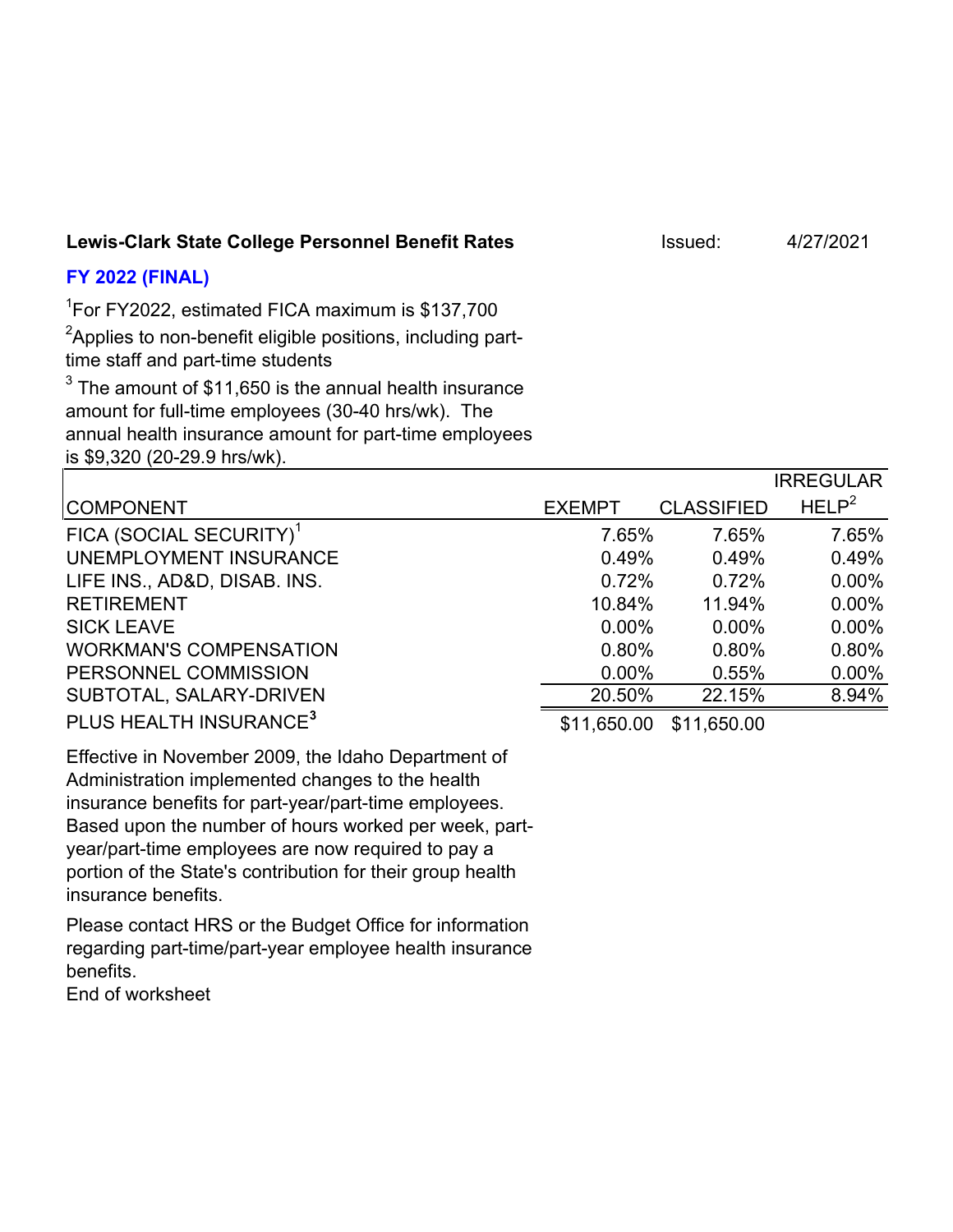## **FY2022 FINAL Fringe Benefit Costs**

**Full-time Exempt Staff/Faculty**

Effective July 1, 2021

Exempt Staff Minimum Life, ADD Sick Workman's Pers. Total Fringe As Annual FICA Unemp. Disab. Retirement Leave Comp Comm. Health Total Personnel % of Annual Salary 7.65% 0.49% 0.55% 10.84% 0.00% 0.80% 0.00% \$970.84/mth Fringe Cost Salary 30,000 2,295 147 166 3,252 0 240 0 11,650 17,750 47,750 59% 30,805 2,357 151 171 3,339 0 246 0 11,650 17,914 48,719 58% 31,000 2,372 152 172 3,360 0 248 0 11,650 17,953 48,953 58% 32,000 2,448 157 177 3,469 0 256 0 11,650 18,157 50,157 57% 33,000 2,525 162 183 3,577 0 264 0 11,650 18,360 51,360 56% 34,000 2,601 167 188 3,686 0 272 0 11,650 18,563 52,563 55% 35,000 2,678 172 194 3,794 0 280 0 11,650 18,767 53,767 54% 36,000 2,754 176 199 3,902 0 288 0 11,650 18,970 54,970 53% 37,000 2,831 181 205 4,011 0 296 0 11,650 19,173 56,173 52% 38,000 2,907 186 210 4,119 0 304 0 11,650 19,377 57,377 51% 39,000 2,984 191 216 4,228 0 312 0 11,650 19,580 58,580 50% 40,000 3,060 196 221 4,336 0 320 0 11,650 19,783 59,783 49% 41,000 3,137 201 227 4,444 0 328 0 11,650 19,987 60,987 49% 41,226 3,154 202 228 4,469 0 330 0 11,650 20,033 61,259 49% 42,000 3,213 206 232 4,553 0 336 0 11,650 20,190 62,190 48% 43,000 3,290 211 238 4,661 0 344 0 11,650 20,393 63,393 47% 44,000 3,366 216 244 4,770 0 352 0 11,650 20,597 64,597 47% 45,000 3,443 221 249 4,878 0 360 0 11,650 20,800 65,800 46% 46,000 3,519 225 255 4,986 0 368 0 11,650 21,003 67,003 46% 47,000 3,596 230 260 5,095 0 376 0 11,650 21,207 68,207 45% 48,000 3,672 235 266 5,203 0 384 0 11,650 21,410 69,410 45% 49,000 3,749 240 271 5,312 0 392 0 11,650 21,613 70,613 44% 50,000 3,825 245 277 5,420 0 400 0 11,650 21,817 71,817 44% 51,000 3,902 250 282 5,528 0 408 0 11,650 22,020 73,020 43% 52,000 3,978 255 288 5,637 0 416 0 11,650 22,223 74,223 43% 53,000 4,055 260 293 5,745 0 424 0 11,650 22,427 75,427 42% 54,000 4,131 265 299 5,854 0 432 0 11,650 22,630 76,630 42% 55,000 4,208 270 304 5,962 0 440 0 11,650 22,833 77,833 42% 56,000 4,284 274 310 6,070 0 448 0 11,650 23,037 79,037 41% 57,000 4,361 279 315 6,179 0 456 0 11,650 23,240 80,240 41% 58,000 4,437 284 321 6,287 0 464 0 11,650 23,443 81,443 40% 59,000 4,514 289 327 6,396 0 472 0 11,650 23,647 82,647 40% 60,000 4,590 294 332 6,504 0 480 0 11,650 23,850 83,850 40% 61,000 4,667 299 338 6,612 0 488 0 11,650 24,053 85,053 39% 62,000 4,743 304 343 6,721 0 496 0 11,650 24,257 86,257 39% 63,000 4,820 309 349 6,829 0 504 0 11,650 24,460 87,460 39% 64,000 4,896 314 354 6,938 0 512 0 11,650 24,663 88,663 39% 65,000 4,973 319 360 7,046 0 520 0 11,650 24,867 89,867 38% 66,000 5,049 323 365 7,154 0 528 0 11,650 25,070 91,070 38% 67,000 5,126 328 371 7,263 0 536 0 11,650 25,273 92,273 38% 68,000 5,202 333 376 7,371 0 544 0 11,650 25,477 93,477 37% 69,000 5,279 338 382 7,480 0 552 0 11,650 25,680 94,680 37% 70,000 5,355 343 387 7,588 0 560 0 11,650 25,883 95,883 37%

End of worksheet